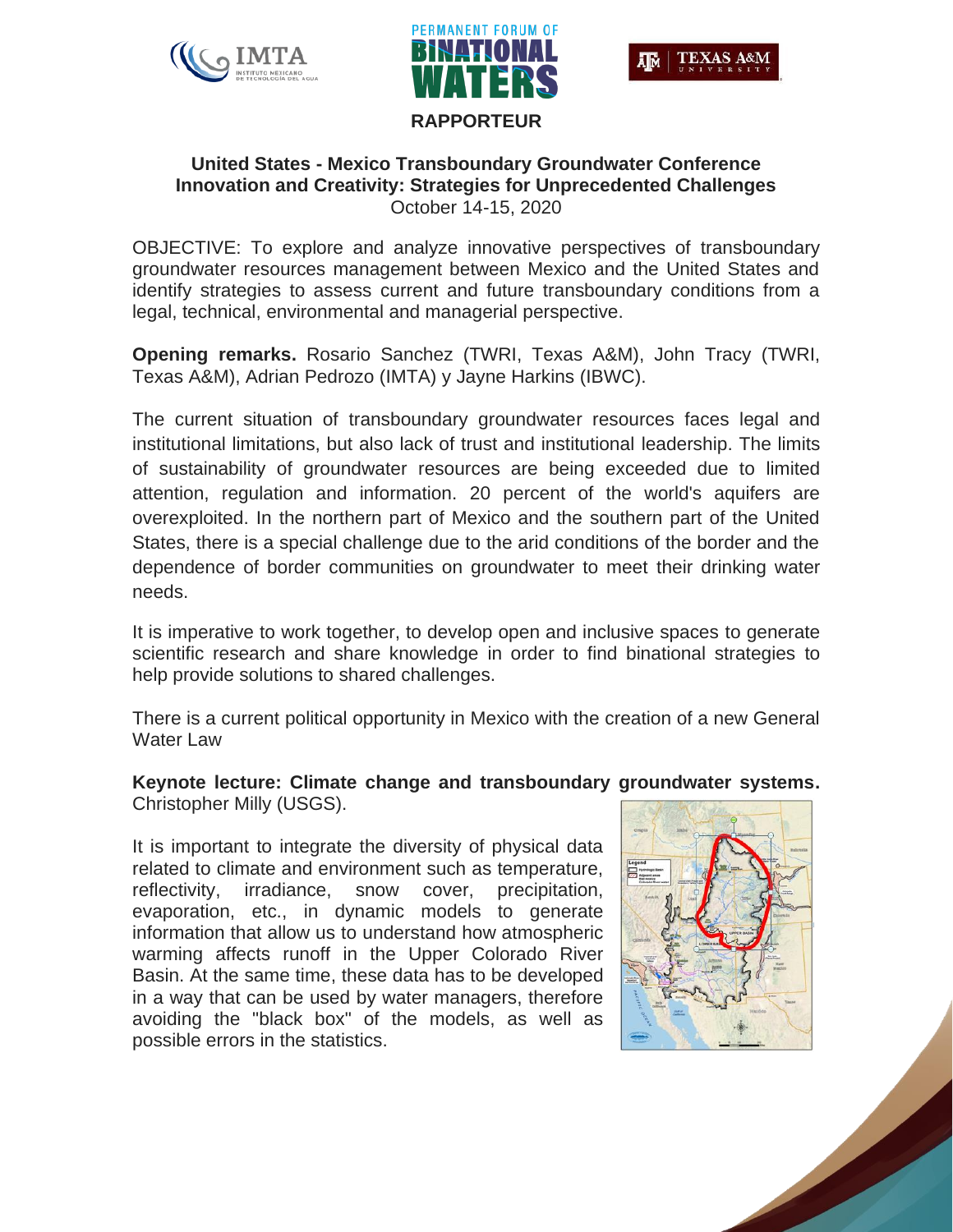





Although there is high variability over time in the flow values of the Upper Colorado River Basin, studies indicate that overall atmospheric temperature is decreasing runoff.

The eight CMIP5 climate models used, incorporated a series of temperature and precipitation data from 1913 to 2017 to achieve projections for 2036-2075, show scenarios in the decrease of runoff in the Upper Colorado River Basin of between 5 to 40%.

Due to higher temperatures recorded during the same period, there is greater evotranspiration, which influences a lower degree of runoff. Likewise, there is uncertainty regarding changes in rainfall, although projections also indicate that it will generally decrease.

One problem identified is that there is little dissemination about the results of the studies carried out.

**Discussion Panel I: Groundwater depletion and water security in the Rio Grande Basin vs Colorado River Basin.** Julio Soriano (IMTA), Sharon Megdal (Univ of Arizona) y Antonio Hernández-Espriú (UNAM).

1. How does climate variability impact groundwater availability (Rio Bravo/Grande river basin vs Rio Colorado basin)?

For both, the Rio Grande Basin and the Colorado River Basin, using data from 2002 to 2020, the results indicate: **Grande / Bravo River Basin Colorado River Basin** 

- Increase in temperature
- Decrease in precipitation, in volumes of snow cover (snowpack) and in the decrease in current flows
- Early snowmelt and runoff



As a common result, both basins experience losses in groundwater availability, largely caused by climate change and anthropogenic activities. Similarly, the monitoring of dams show a significant decrease in reservoir levels, which implies greater pressure on transboundary groundwater, mainly during times of drought.

It is noteworthy for the Mexican side, during the period 2010-2013 there were precipitation anomalies as well as an extreme drought between 2011-2013, which influence the recharge of dams and aquifers. In particular, in the middle part of the Rio Bravo / Grande Basin there is the greatest impact on natural availability, where it is expected that by 2030, the average annual precipitation will decrease  $\sim$  2% and the average annual temperature will increase between 0,7 and 1,7 °C, while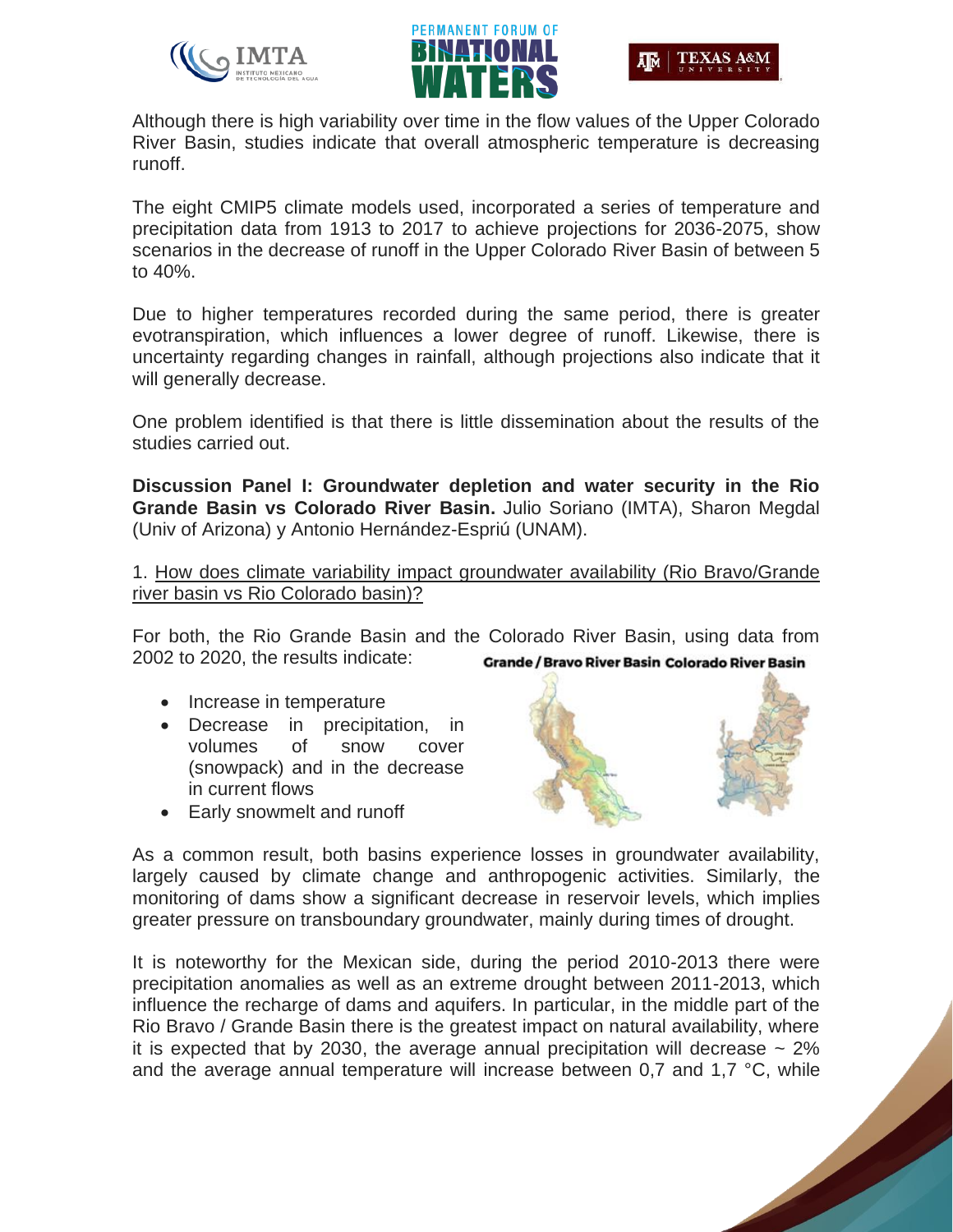





for 2050, the average annual runoff is expected to decrease between 7,3 and 14,4%.

As there are aquifer systems with different depths in the basins, the shallowest ones, such as unconfined alluvial / karstic ones, are the most likely to be affected by climate change. It is worrisome that in Mexico the impacts on this type of aquifers are little studied, as they are the main source for domestic and productive consumption in the area, and at the same time there are experiencing more frequent droughts.

2. Does the US and Mexico need novel hydrodiplomacy and governance tools under the expected climate change scenarios (any differences between basins Colorado/Rio Grande)?



The two basins are going through a complex situation, where:

- The allocation of water exceeds the figures of the average flows of the main rivers
- There is greater extraction and demand of groundwater on the border (both from the agricultural sector and domestic use)
- There is a lack of water allocation for environmental use
- There has been no water recovery since the severe drought of the 90's.
- Deforestation and land use change continues in the area
- There is no broad bilateral agreement on the management and use of transboundary groundwater
- Climate change offers historical records in terms of increased temperatures and less precipitation (which directly affect compliance with the 1944 treaty)

In the last 12 years, governments and social organizations have been working to achieve dialogue on transboundary waters. However, given the scenario described above, new governance tools are needed to promote regulation of this resource, so with a novel water diplomacy the following should be considered:

- Inclusion of all stakeholders in cooperation processes
- The joint monitoring, evaluation and follow-up of water uses and its cycle variables, as well as better understanding of the extent, depletion rates and quality of aquifers
- Efficiency to meet priorities
- An adaptive collaboration management
- Negotiate mutual and equitable benefits
- Make decisions with a technical and scientific basis, which implies supporting more research on the subject, including climate change factors
- Thinking of generating new Minutes within the 1944 Treaty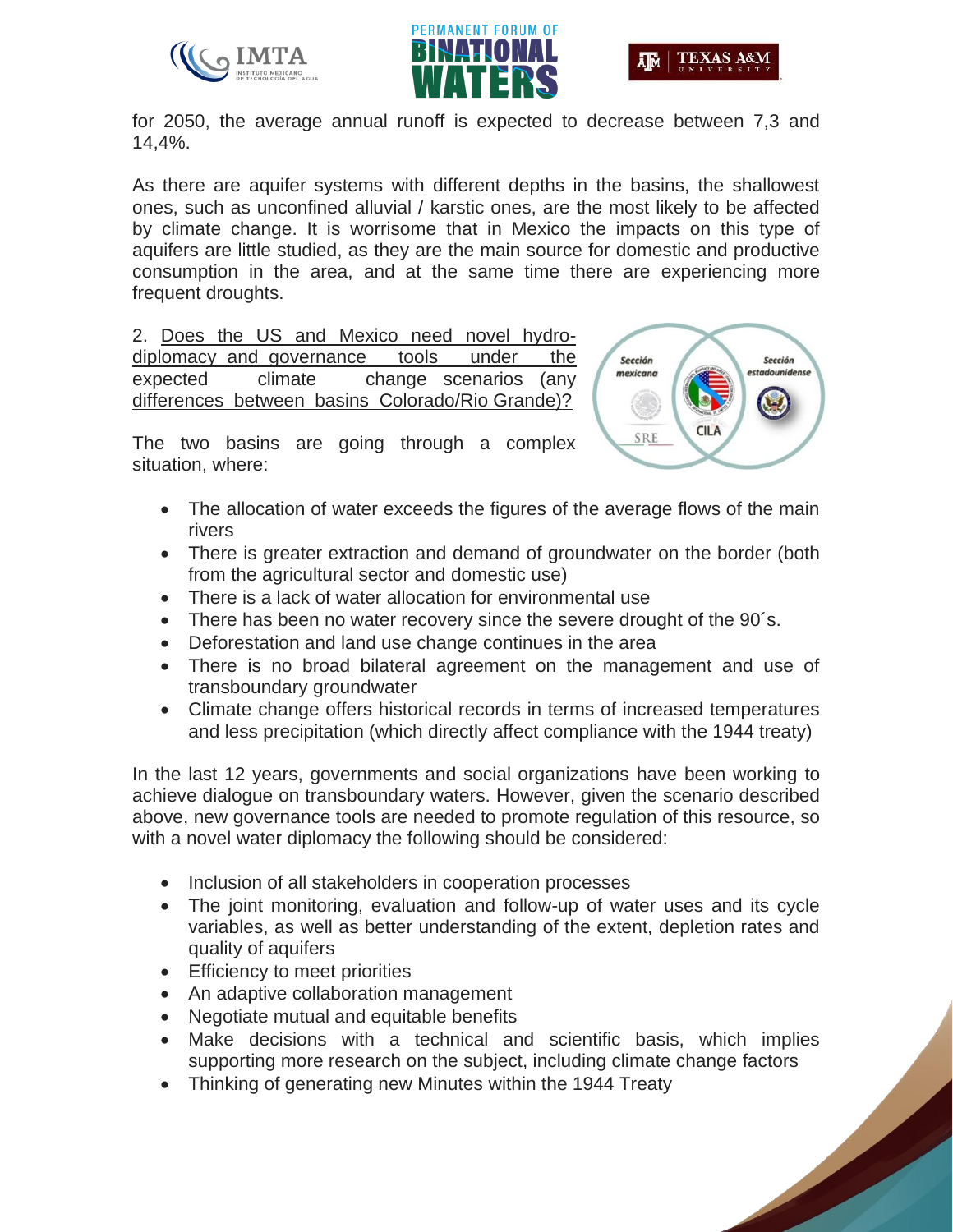





Likewise, existing institutions such as IBWC should try to make the most of the current minutes, such as 242 and 323, to find better opportunities for cooperation between both countries.

#### 3. What is the role of the water-energy-food nexus in transboundary waters?

About 40% of the population lives in transboundary basins and aquifers.

Research suggests that excessive extraction of groundwater can also affect surface water availability.



Surface water plays an important role for hydroelectric power generation in the Rio Grande Basin, but groundwater is the main source of water for unconventional oil / gas energy. Especially the use of fracking requires significant amounts of water. The existence of shales in the border area intensifies the use of groundwater, particularly in Texas, where shale gas production is increasing. If Mexico decides to implement fracking, it poses a huge risk to the availability of water within the territory of the Rio Grande Basin.

Therefore, it is necessary to understand systemically the relationship between the different interests and interdependencies of the water, energy and food sectors to develop comprehensive policies that generate synergies to guarantee water protection and allow the development of the region.

## 4. What would you say are the key challenges when it comes to water security in the border region as a whole?

Although there is no single formula to guarantee the availability of water in the future, the courses of action would have to be focused to:

- Achieve equitable household supply, in quantity and quality, while ensuring adequate volumes in ecosystems to protect their environmental services
- Proactively manage risks to adapt to global changes, such as climate change and water scarcity
- Promote a comprehensive management model for transboundary aquifers, which involves improving governance, planning, allocation, efficient use, as well as technical-scientific coordination
- Education for transboundary water governance and cooperation, which implies the urgent awareness of both decision makers and various stakeholders (social sector, private sector, NGOs)
- Design and implementation of innovative tools for participation, awareness and conflict resolution, as well as for water supply and pollution control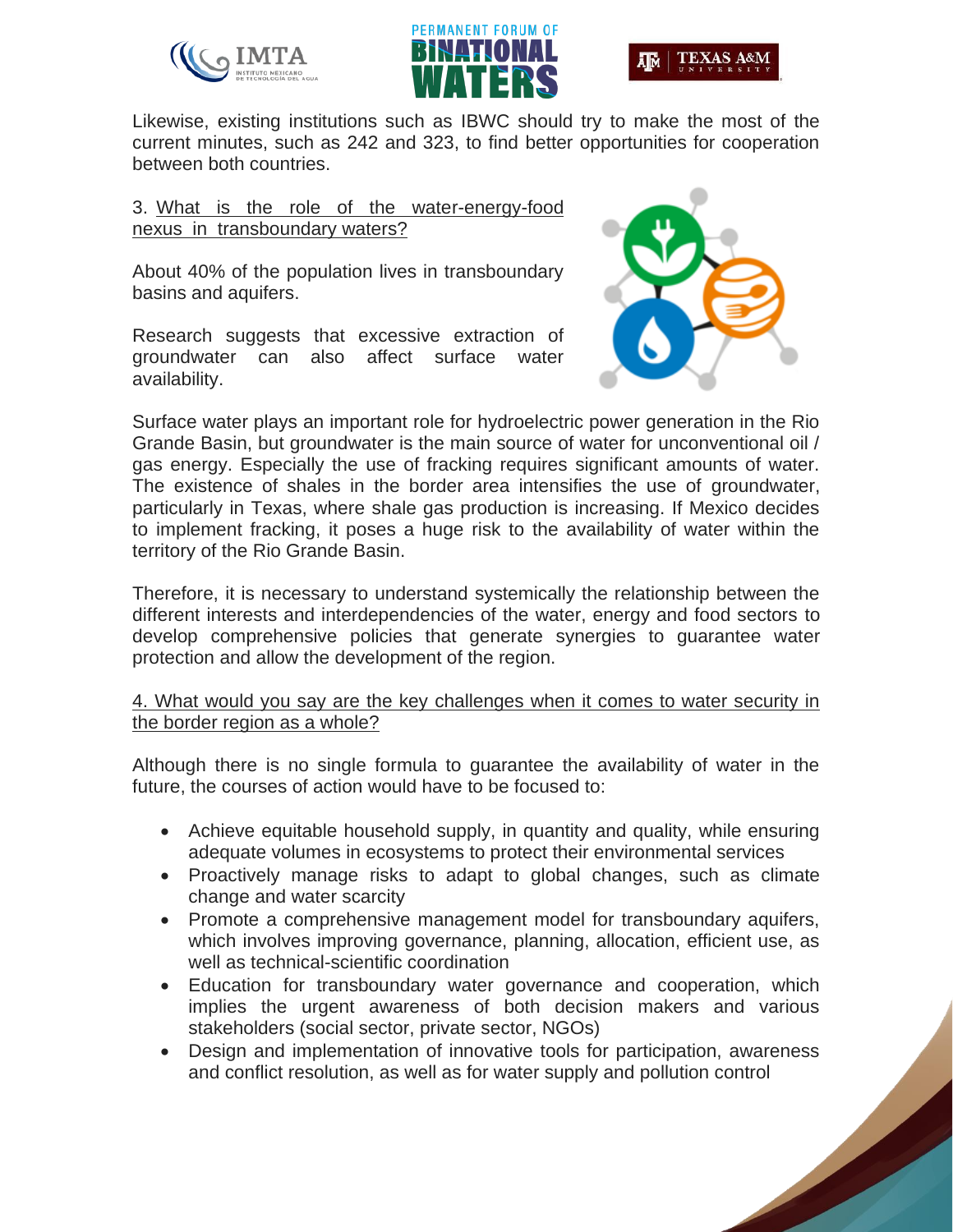



- Develop more multidisciplinary studies to better understand the current conditions, as well as communication and organization among the scientific community
- Data availability such as water levels, quality, extraction rates, hydraulic parameters for evaluation
- Recognize and understand in detail the relationship that exists between the flows of shallow aquifers with deeper aquifers
- Study the feasibility of using water desalination as an alternative option
- Ensure sufficient funds for project implementation

In the case of the US, groundwater rights are managed as private property, therefore it constitutes a challenge to generate awareness about the consequences of an unsustainable use. In Mexico, complete aquifer systems must be incorporated into the management unit (transboundary connectivity), and not just under administrative political limits. At the same time, the development of more basic data on the resource, such as snow water and quality, should be strengthened.

## **Presentation: "Transboundary groundwater resources and potential funding opportunities".** Fernando Barrera (North American Development Bank).

Financial support for water and sewage has been distributed to the infrastructure area, as shown below:

- Water supply, treatment and distribution
- Collection, treatment and reuse of wastewater
- Water conservation
- Storm drain
- Flood control

Of the main services and programs offered by the North American Development Bank are:

- Project certification. Verification of technical and financial viability, as well as its sustainability and environmental / health impacts
- Loans and financial services: Competitive rates, with terms of up to 30 years. Includes technical support, coordination and structuring services
- Subsidies:
	- Community Assistance Program (CAP): Grants of up to US \$ 500,000 for public sector projects in low-income communities with priority for water and sanitation
	- Border Environmental Infrastructure Fund (BEIF): EPA-funded grants for priority water and sanitation projects within 100 km of both sides of the border
- Technical assistance. Development of institutional capacity and projects in the areas of sustainability, climate change and green infrastructure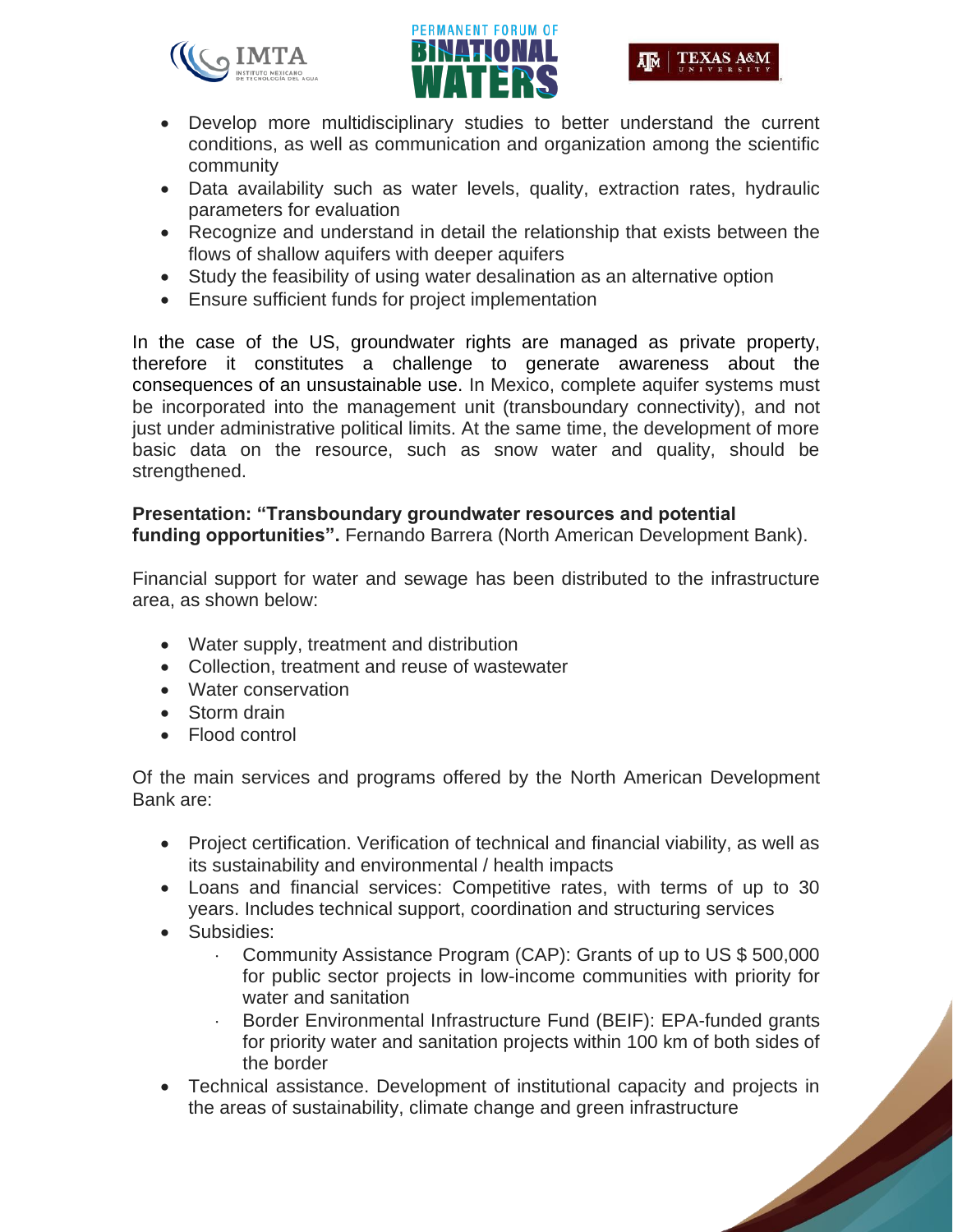





Eligible projects must be located within 62 miles north and 186 miles south of the US-Mexico border.

Likewise, programs are needed to finance scientific research projects.



**Theme lecture: The human right to water in a transboundary context.** Carolina Escobar (IMTA) y Edith Kauffer (CIESAS-Sureste).

Since 2010, the UN has recognized access to water and sanitation as a human right. Likewise, this right is linked to the guarantee of other rights and to the fulfillment of the Sustainable Development Goals. Therefore, the integrated management of water resources must have this very important approach for the dignity and well-being of the transboundary population.

The 1944 treaty does not recognize the human right to water and sanitation. By including this perspective, it would imply:

- Duties of States: Respect it, protect it, promote it, guarantee it
- Regulatory criteria: Regarding the availability, quality, acceptability, accessibility and affordability of water
- Principles: Equality, non-discrimination; accountability; sustainability; participation, access to information and transparency

SDG 6 'Clean Water and Sanitation' establishes that to guarantee universal access to safe and affordable drinking water by 2030, sufficient investment in infrastructure is required, and hygiene is promoted at all levels. Likewise, the protection and restoration of ecosystems related to water, such as forests, mountains, wetlands and rivers, is needed. Greater international cooperation is also



needed to achieve water efficiency and support treatment technologies in developing countries.

A bilateral hydro-diplomacy based on human rights would have to consider the prevention of conflicts, the closing of gaps between urban and rural areas, the inclusion of different actors in the different decision-making processes, as well as a basin approach.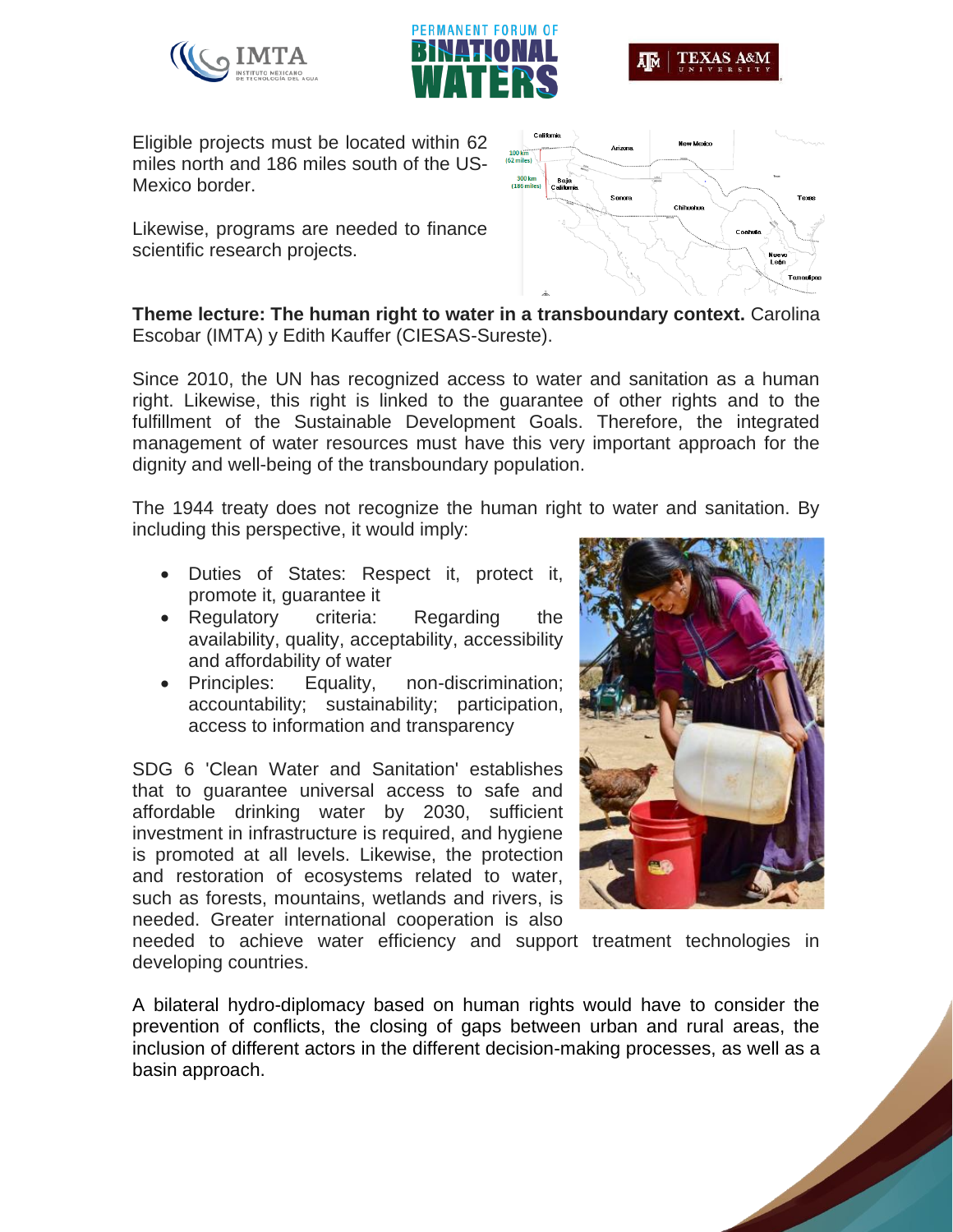





Therefore, a binational regulatory framework is required that allows cooperation for transboundary water security with a human rights approach, which would imply the shared responsibility of prioritizing domestic and environmental use, in order to achieve regional water justice.

**Theme lecture: Transboundary water ethics/tribal rights.** David Groenfeldt (Water Culture Institute y University of New Mexico).

Values shape human behavior, and ethics is a basic part of the law, as it is a fundamental part of the criteria of justice. Currently the laws are no longer sufficient to achieve better management of water resources.

To change water management, social and political behavior must also do so. It is a negotiation and mediation process to achieve consensus among stakeholders on the values to follow and to implement them at multiple levels (municipal, basin, national, global), ensuring they are consistent, sustainable, inclusive and fair. This translates into a process that is born from ideas and beliefs, which end up being reflected in rules (normativity, regulations) and preferences, and applied on how water should be managed. The process of incorporating the values must also include their respective monitoring as well as resolving intrinsic conflicts.

A good example of new values to include is those addressed within water integrity, such as Transparency, Participation and Accountability. Another example of values are those included within the human right to water and sanitation.



Below are the five categories of water values:

- Environmental. Biodiversity and ecosystems health
- Economic. Employment, efficiency in its use, water sanitation
- Social. Water justice, human rights, recreation and well-being
- Cultural. Identities, meanings, relationships, heritage
- Governance. Transparency, Participation and Accountability

Ethics can guide decisions in watershed management, to achieve responsible and sustainable administration. Being groundwater an invisible resource, we must find a way to make it visible so that it can be valued. It will be a challenge to apply new ethical values in the management of transboundary waters, due to the multiple interests that exist in each country, but there may be common values that allow the development of long-term agreements and projects. Decentralization can help apply values in water management, as the local communities have the ability to make the decisions. Although assigning a price to water can allow a more rational use, this can cause the vital liquid to only be looked at from an economic perspective, omitting its social, environmental and cultural value.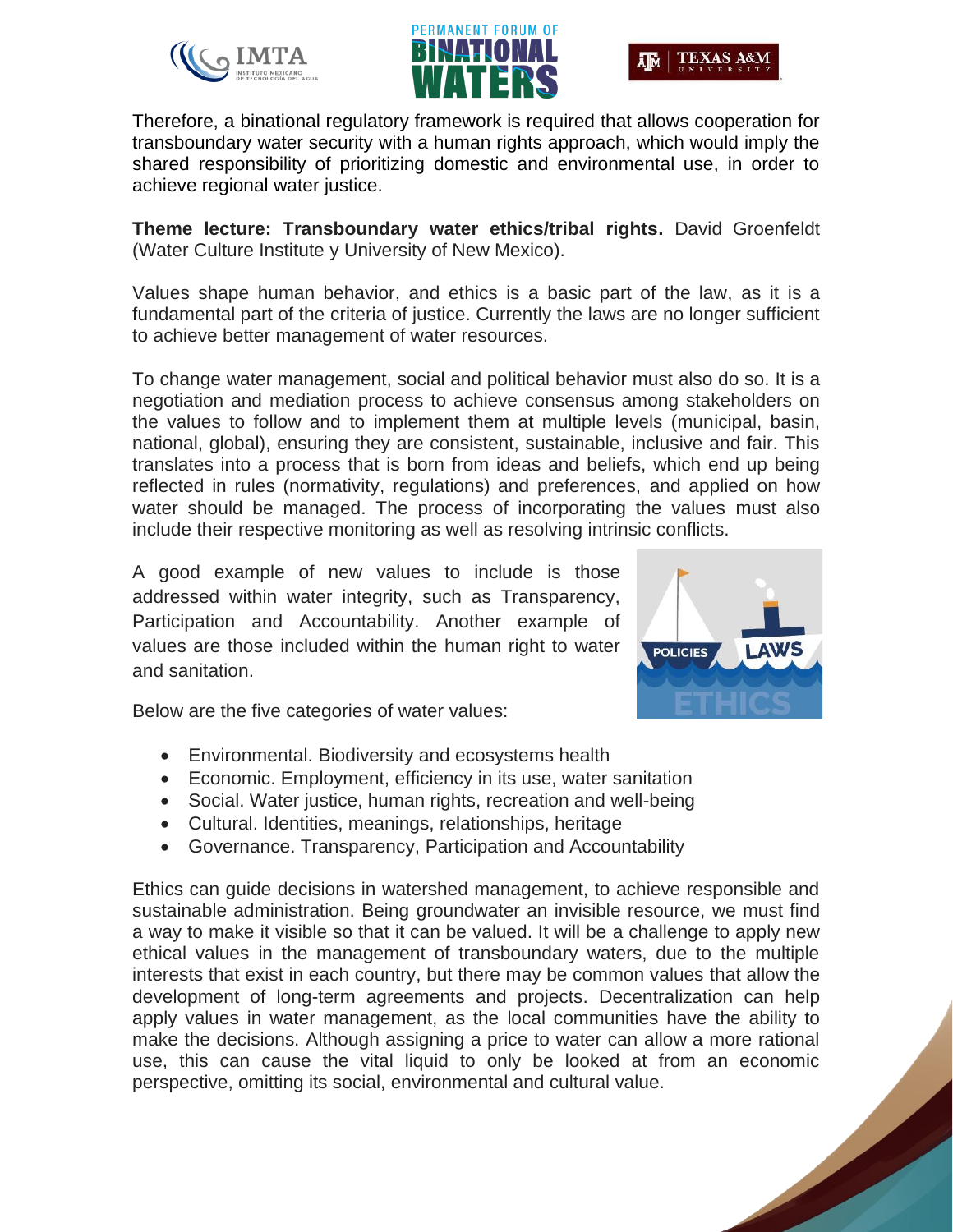





**Discussion Panel II: Groundwater and Surface water interactions: the case of the Colorado River Basin vs Rio Bravo Basin.** Leopoldo Isaac Alaniz (UNAM), Jude Benavides (UT-RGV), Samuel Sandoval (UC-Davis) y Anita Milman (Univ of Massachusetts).

1. What are the most salient characteristics of these processes (physical, political, institutional, environmental, etc) in each international basin?

Physical:

- Less infiltration caused by the lining of the All-American Canal
- Increase in temperature due to climate change. For the Colorado basin, an increase of between 1-2 C is expected by 2050
- Reduction in freshwater and domestic flows
- Uncertain and largely unknown impact on groundwater availability
- Increased extraction from both agricultural and municipal sources
- Lack of knowledge of the flows and interactions between groundwater and surface waters

Political / institutional:

- There is a variety of aquifer regulation in both countries. In the US it is polycentric (each state has its regulations and water can be private) and in Mexico it is centralized (the federal government manages it and the water belongs to the nation)
- Groundwater is managed without considering transboundary flows
- Greater need for international cooperation in research studies with local participation and contributions

Environmental:

- Arid and semi-arid soils
- Deltas especially damaged by anthropogenic activities
- High dependency on water stored upstream (snow cover, mountain precipitation, etc.)
- Concentration of dissolved solids in Colorado river deliveries
- Deficient sanitation in the Tijuana and Bravo rivers

## 2. Which events were relevant to the historical evolution of these processes?

One of the first historical events that influenced both countries was the Treaty of Peace, Friendship, Limits and Settlements of 1848 (known as the Treaty of Guadalupe-Victoria), when there was the reconfiguration of the binational territories. Two events that occurred later were related to the use of binational waters, where two doctrines emerged. First, the Mexican, known as Gamboa-Vallarta in 1890, proposed a proportional use of international waters, in equal parts, while the one from the United States, in 1895, called the Harmon Doctrine, privileged sovereignty and the development of the nation to freely take advantage of the natural resource.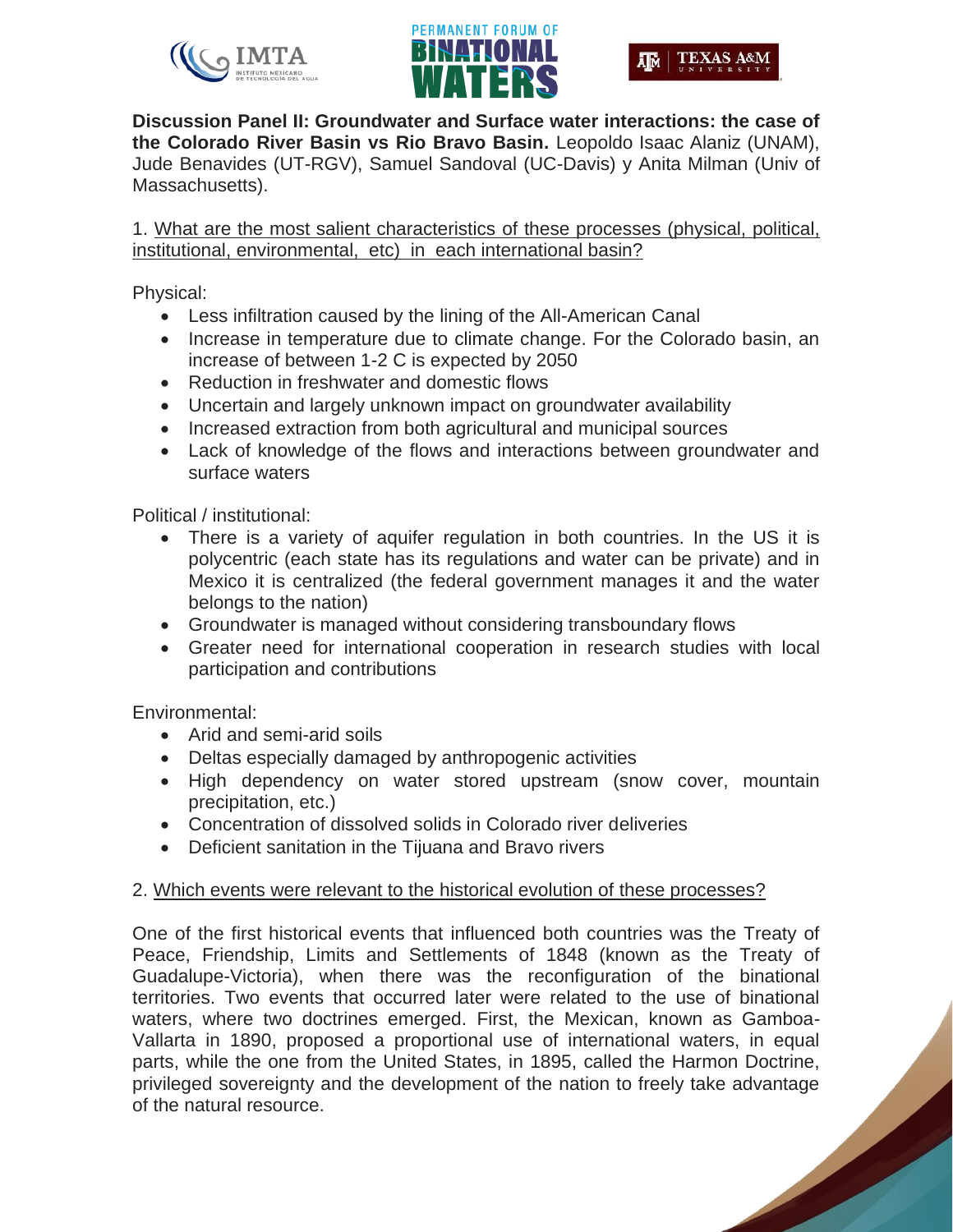





Both perspectives, coupled with a significant drought event during the 1930s, gave the guidelines to generate the current Treaty on the Distribution of International Waters of 1944, where minutes 242, 316, 319, 323 emerged years later, which added new binational provisions.



More recently, two influencing events were the 1994 North American Free Trade Agreement (NAFTA), and its reconfiguration, the 2020 T-MEC. Also other instruments that have impacted watershed management are the environmental flow laws and the lists of endangered species and lawsuits. Similarly, the Gravity Recovery and Climate Experiment (GRACE) mission has been generating accessible satellite data on groundwater since 2003.

Finally, at the river level, some events that had an impact on their management are listed below:

Colorado

- Hoover Dam (1931-1936)
- All American Canal (1934)
- Glen Canyon Dam (1956-1966)
- Contingency plan for drought (2019)

## Bravo River

- Falcon Dam (1953)
- Amistad Dam (1969)
- Minute 289

Tijuana River

- Construction of pressure line for wastewater
- San Diego International Wastewater Treatment Plant (1997)

## 3. What has been the U.S. and Mexican governments' role concerning these processes (policy prescriptions, agreements, projects, etc.)?

The relationship between the US and Mexico has generally respected the agreements and the minutes. Institutions such as the International Boundary and Water Commission (IBWC) have been created, and others such as the North American Development Bank (NADB) and the Border Environmental Cooperation Commission (BECC) have been promoted.

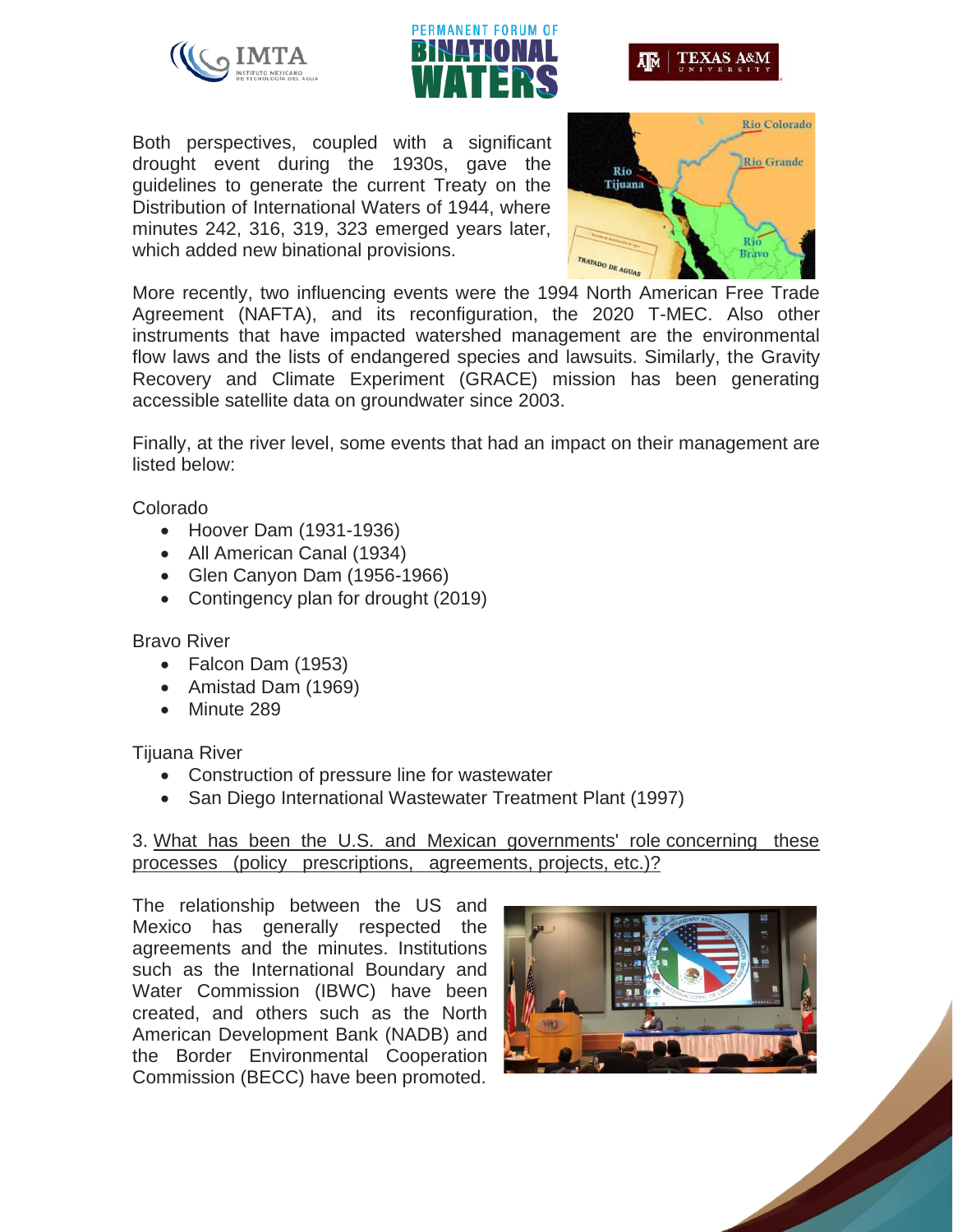





Currently, work has been done mainly on drought management, groundwater storage, application of downstream adaptation measures, and urban infrastructure projects. Both nations share the challenge of obtaining funding to implement management improvements and, on the other hand, environmental justice, since the necessary flows do not exist to fully satisfy the water demand of ecosystems and the population.

4. What actions or policies at the national or binational level could improve outcomes related to groundwater and surface water interactions in either or both basins?

- Produce more information (with emphasis on the local and downstream sections of the rivers) and its respective exchange and standardization (homologation), to improve decision-making at all levels
- Study the interaction between aquifers and surface waters
- Generate estimates of future demand in the area, incorporating climate change criteria
- Improve the measurement and monitoring of groundwater
- Promote water efficiency in irrigation (although this might increase the agricultural frontier)
- Strengthen leadership, participation, communication and understanding between both countries
- Promote a binational holistic management, both territorially and disciplinary, and promote adaptive measures
- Review and adapt current legal frameworks (propose binational / interstate regulation, establish new incentives), prioritizing shared interests
- Increase the budget for binational projects (support and integrate local projects / initiatives)
- Work towards water security and sustainability

## **Keynote lecture: The role of financial institutions in sustainable transboundary water management.** Rick Hogeboom (Universidad de Twente)

The border region between Mexico and the United States constitutes an area of the highest pressure and scarcity. In particular, Mexico is one of the main countries that consume water at a global level and is a large importer of the liquid (virtual water), making it one of the nations with the highest average international water footprint.

Because the productive sector can be affected by water problems, which translates into investment risks, companies are increasingly showing greater interest in investing in the water sector. Therefore, it is an opportunity to finance projects related to water security. The water sustainability criteria that must be analyzed for investment

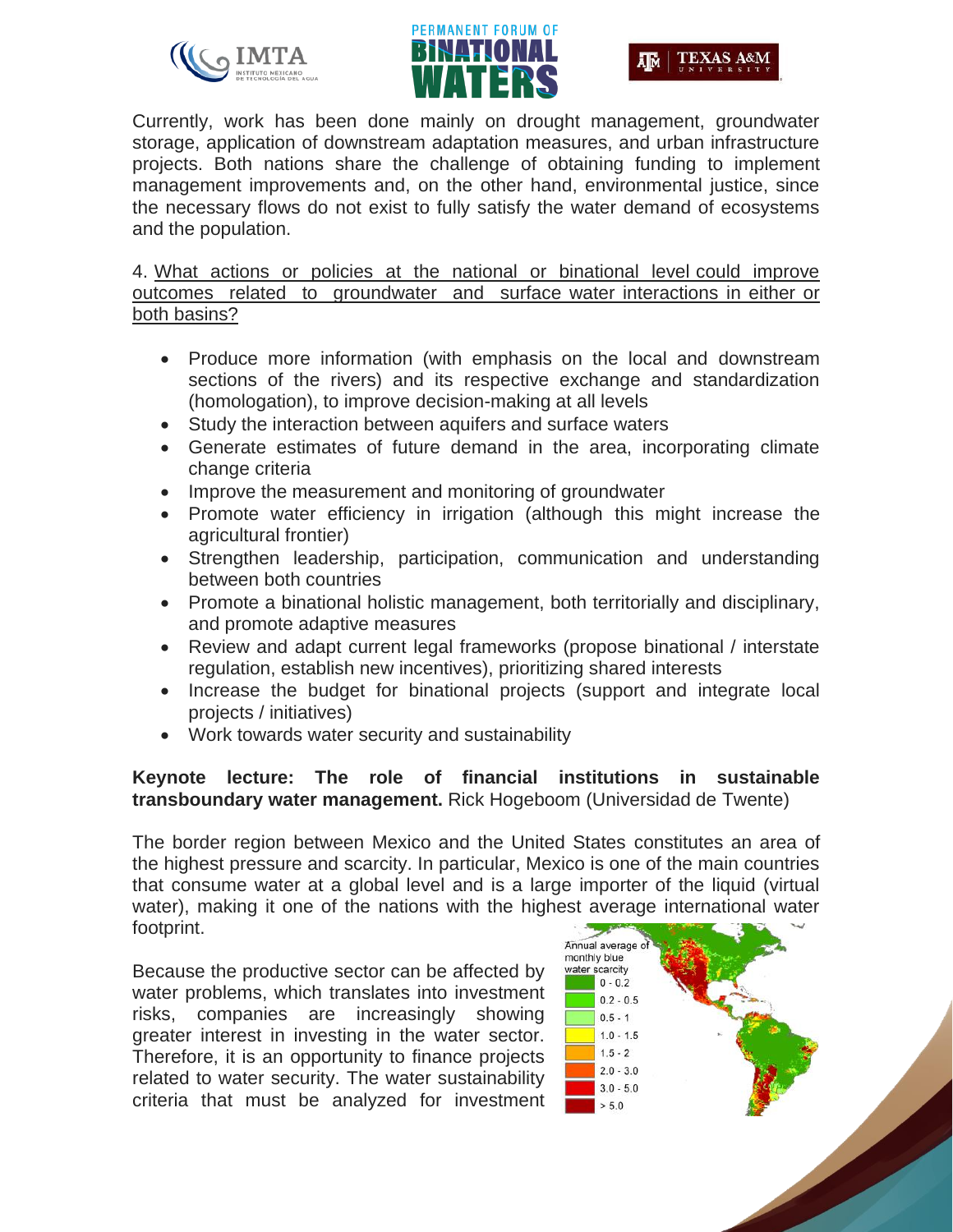



decisions, which ensure a sustainable supply, are:

- Water use efficiency (technology)
- Environmental sustainability (reforestation, pollution)
- Social equity (access and local infrastructure)
- Water accounting (status and trends of supply, demand and use)
- Public policies (implemented in the country, states)

Despite the existence of good intentions, what has affected the investment process is related to the inefficiency and fragmentation of the water sector policies, which has resulted in limited understanding between the public and private sectors, and therefore, affected infrastructure development and public services that companies require to reduce their investment risks.

Solutions must be joint and long-term, accompanied by awareness-raising processes to understand the challenges and impacts of water sustainability (such as the continuity of productive operations), establish objectives and greater water accounting to help in decision-making.

#### **Discussion Panel III: Potential Models of Transboundary Groundwater**

**Management.** Alfonso Rivera (GSC Canada), Francesco Sindico (Univ of Strathclyde Glasgow), Gonzalo Hatch Kuri (UNAM) y Deborah Van Nijnatten (Wilfrid Laurier University).

1. Transboundary groundwater resources are often complex formations that can better be described as transboundary aquifer systems. What should be the unit of management in a transboundary context? Individual formations, hydraulically related formations, the entire border, some other unit? And why?

One of the lessons learned from ISARM (Internationally Shared Aquifer Resources Management) is that it is not mandatory to integrate the entire transboundary groundwater unit to make shared decisions, since flow systems help to analyze the existence and flows of aquifers along its limits. The central point of the management unit should be the scale, due to the various factors and multi-sectorial interests.



**Multiple stakes** 

Taking into account the temporal and financial limitations, decision makers must prioritize border sites where problems (hot spots) such as quality or quantity in the aquifers may occur.

On the other hand, there are different definitions of aquifers, of which of them seem to be different (lack of conceptual clarity). There is no standardized definition in the laws of these concepts between cross-border territories.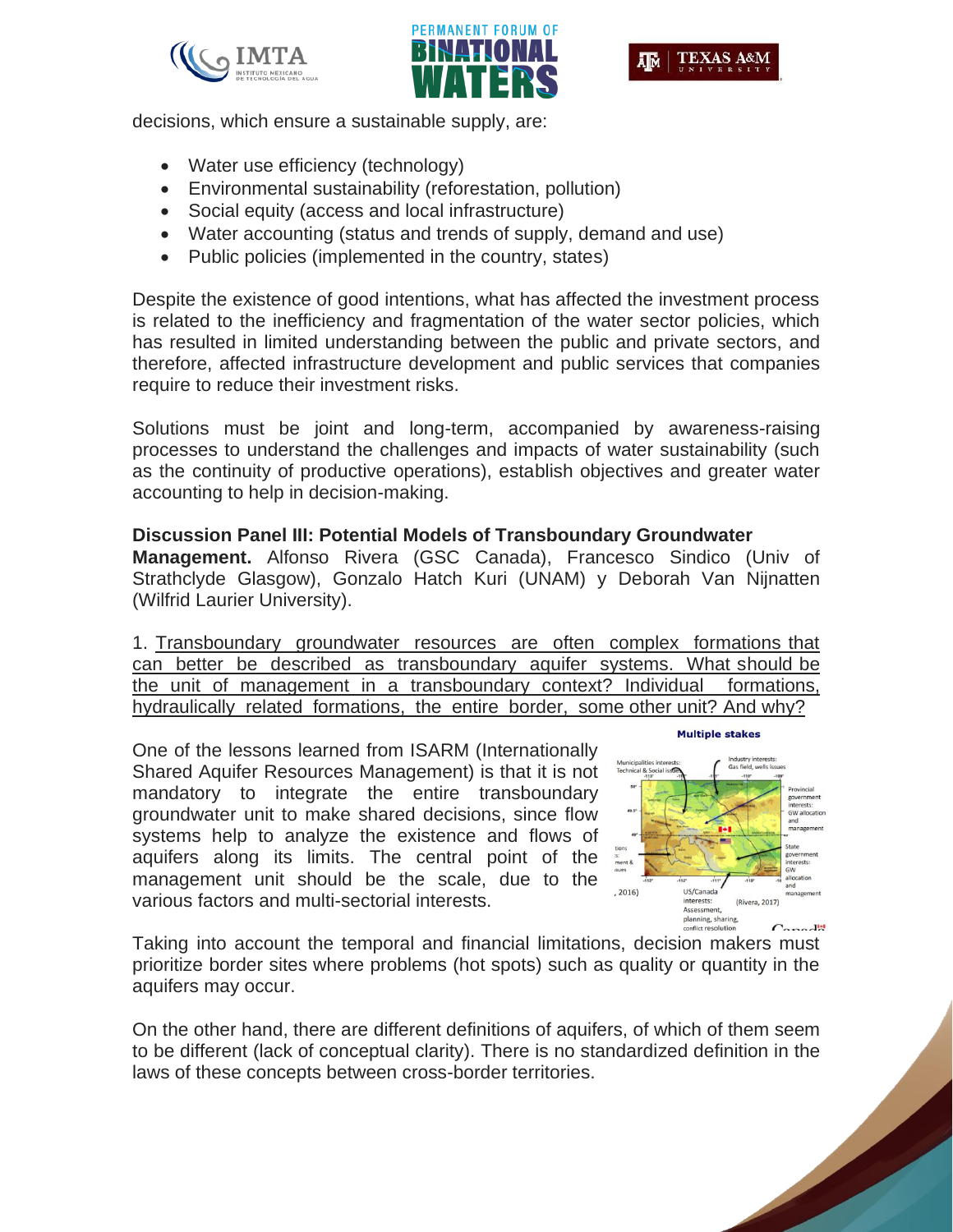





Management based on the hydrological system should be at the local or regional level, which includes informal mechanisms. Given the existence of fragmentation in the management of the basin, a polycentric management could be promoted. For this purpose, it will be necessary to identify the interactions between the parties within the system, integrate them in a coordinated manner and connect the different scales at the binational level. Also, it would be helpful to consider the common application of the OECD governance indicators.

2. What institutional framework(s) is/are critical to achieve a successful transboundary groundwater management regime? And at what level of governance should that framework operate – specific aquifer, local community, state, national – in order to be most successful? And why?

The framework should start from local governance for specific aquifers, with the support of both countries, including:

- Scientific knowledge for decision making
- Social participation to achieve common agreements
- Implementation of norms and policies that reinforces shared work

The existence of a joint authority would help in the management of transboundary groundwater, which is open / inclusive (possibility of participation), transparent (access to information) and at the most local scale possible, but with the presence of the central government.

The institutional framework must start from defining the transboundary groundwater management unit. For this it is necessary to evaluate the movement of water (recharge areas, discharge, etc.) within the system with flow models. But the challenge is to agree on which institutions will be in charge of the studies and the valid recognition of the results, the universities, the IBWC? What can be worked on in the short term is to generate an approved communication channel on groundwater (both information and laws).

Due to the political situation, innovation and the creation of new institutions is difficult. We need to work with what we have. What can be worked on is to achieve the binational scientific agreement to disseminate the situation especially for decision makers, since there is still a limitation and fragmentation of binational data. What to think about is: How to disseminate knowledge? What communication strategies should be considered? To change the system, we must inform those who are in the system. Encourage participation and involvement in management processes, and form institutional architectures that allow long-term action.

3. What regulatory mechanism should be incorporated into a management framework for transboundary groundwater resources, and how should they be implemented and enforced in the transboundary con-text?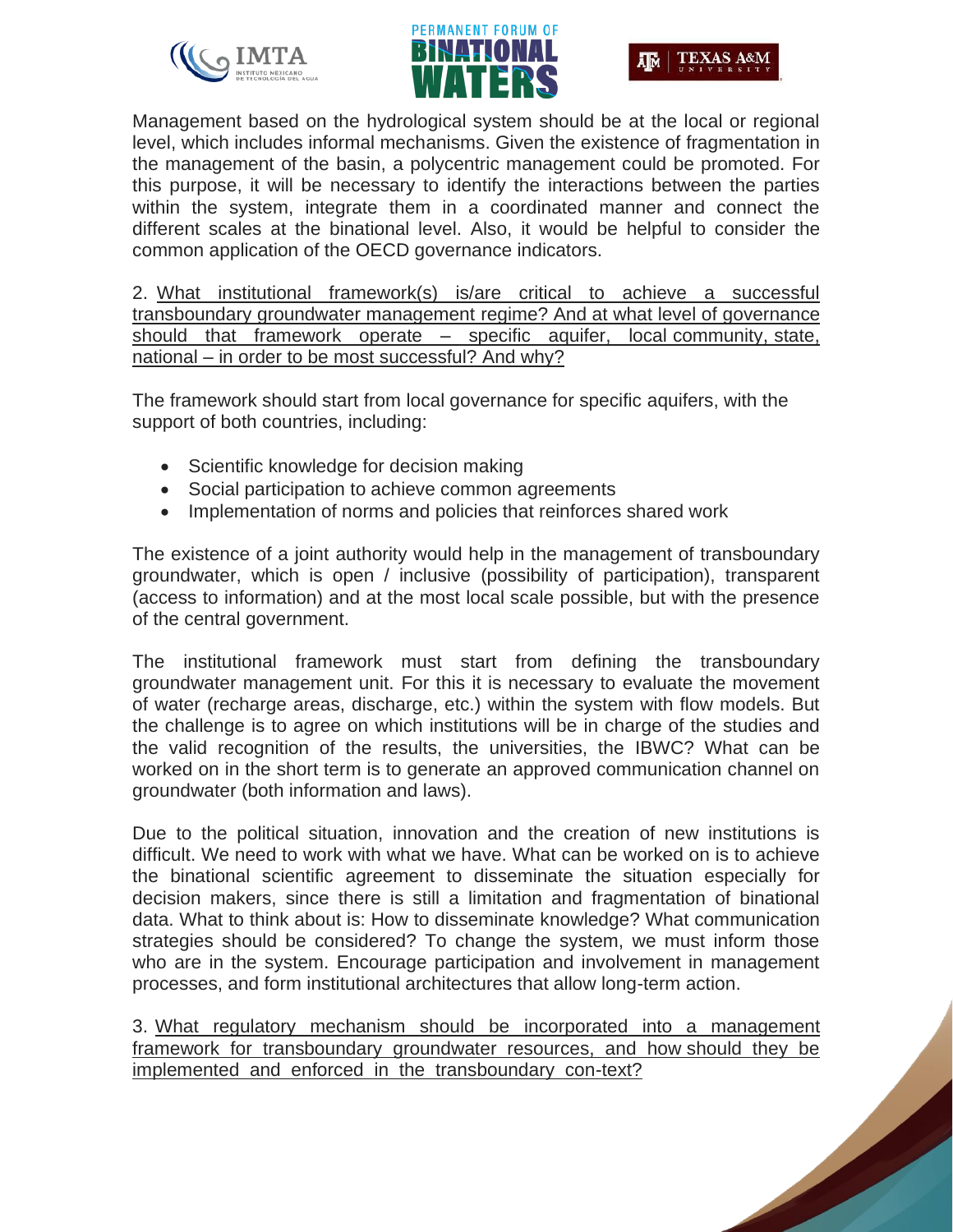





Regulatory mechanisms for transboundary groundwater should be designed to protect water and identify and support opportunities for social and economic benefits, balancing international and multijurisdictional interests. The main challenge in the design and implementation of a regulatory mechanism is to make it compatible with the existing legal and institutional instruments in each nation.



Although it could be proposed to create a bi-national institution in charge, this would have to ensure a budget and human capital to meet the assigned responsibilities. The bases of international law could serve to give the rules of operation.

On the other hand, there are already institutions that started from 1944, which could be strengthened instead of thinking of creating new ones. In Mexico, give more powers to CILA (IBWC): execute programs and plans to manage transboundary groundwater (such as research projects, validation, homologation and dissemination of knowledge), identify financial resources as well as open local spaces for participation. Open technical and legal spaces to achieve the conservation of water resources.

4. Consider a specific case example of transboundary aquifers anywhere in the world, and identify the greatest challenge and opportunity to achieving binational (or multinational) cooperation among the aquifer riparians of that cross-border scenario.

According to the experience in the Lower Colorado River Basin, one of the greatest challenges is the diversity of jurisdiction and practices that exist in each country. There may be an opportunity for cooperation and collaboration between science and policies for management, through the IBWC Treaty of 1944, and Acts 318 and 319, despite the lack of coverage of groundwater. Current scientific efforts include a model that integrates the interactions of aquifers with surface waters, as a first step for a joint assessment, which represents the basis for future binational cooperation.

On the case of the Agreement on the Guaraní Aquifer where Argentina, Brazil, Paraguay and Uruguay participate, began to be negotiated in 2004, and it was signed in 2010 but has not yet entered into force. Despite being considered an international example, due to the political and scientific



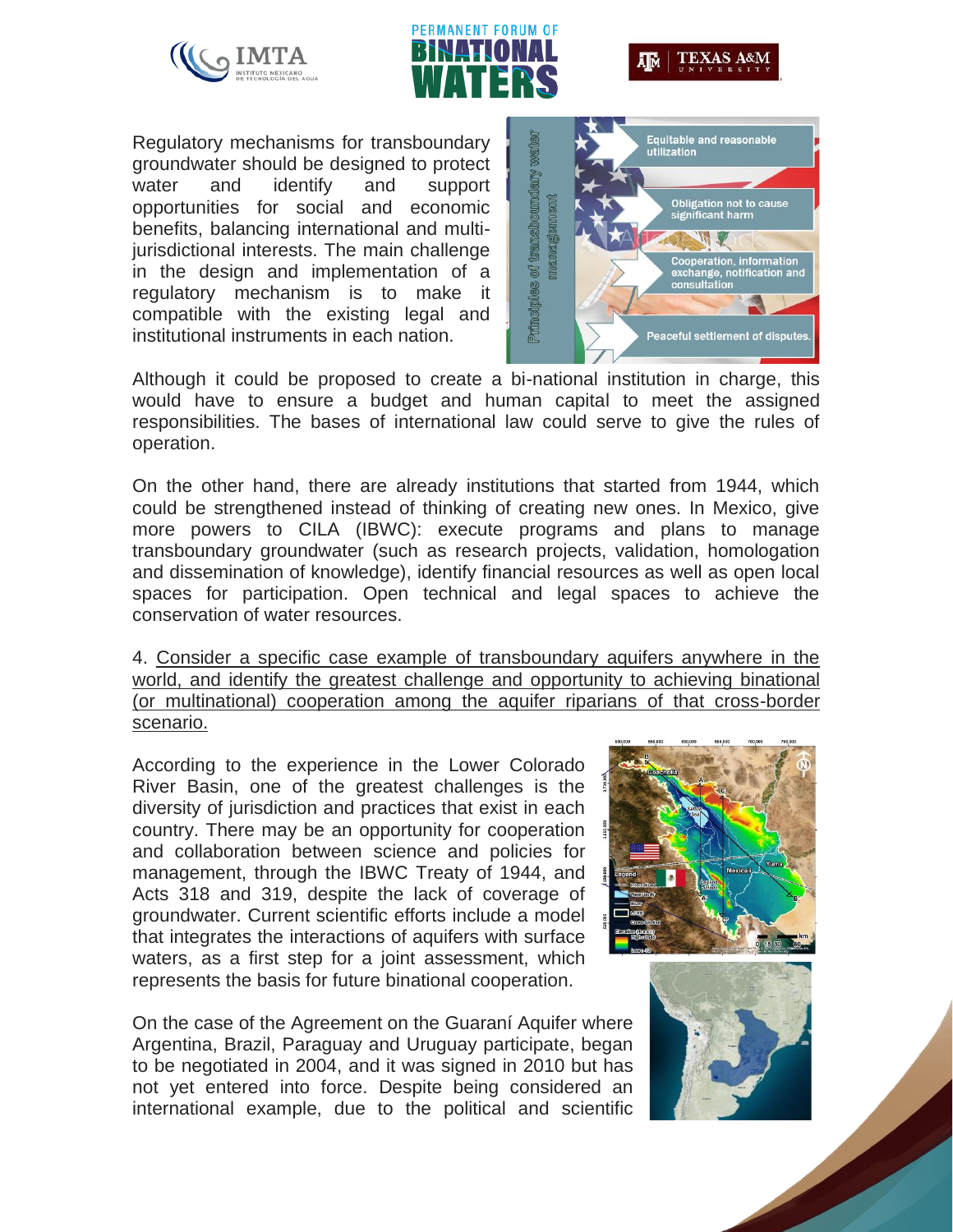





interest among all nations, it is a project that remains on paper.

Analyzing critically the example of the San Pedro River in Mexico, it is necessary to strengthen the systemic conceptualization of groundwater (which implies changing the teaching paradigm), at the same time it is necessary to promote academic programs, such as undergraduate or postgraduate degrees for the study of this matter, in order to have human capital to produce sufficient information. It is also important to strengthen the monitoring infrastructure as well as the regulations for the collection and management of information, including data banks.

Finally, the case of groundwater from the Danube River, where there is a specialized group, which generates, shares and standardizes information in networks, monitoring and reporting on the status of aquifers in the basins, as well as the implementation of strategies and goals agreed within the International Committee for the Protection of the Danube River (ICPDR).



**Discussion Panel IV: Transboundary groundwater and the state of current numerical models.** Alex Mayer (UTEP), James Callegary (Arizona USGS) y Randall Hanson (One-Water Hydrologic).

1. Hydrogeological numerical models are built using geological, physical or chemical boundaries; can they integrate jurisdictional boundaries too? If yes, how? If not, why not?

Although it is a challenge, the models of integrated hydrological systems can include jurisdictional limits, where restrictions are applied depending on the regulatory frameworks of each area, because across the basins there are cities, industry, commerce, tourism, national parks, etc. One of these models is the One-Watercan that works with different layers of analysis that allow including budget data.



Because borders are dynamic, they can change over time as land use, supply and demand, or jurisdictional boundaries change. Therefore, these limits could be treated as changing variables.

In the Rio Bravo for example, the RGTIHM (Rio Grande Transboundary Integrated Hydrologic Model) is used. It is managed with various 71 sub-regions including irrigation districts and wells in agricultural areas, where 80 landowners have been traced, and they understand the use and exploitation of water. Knowledge of finite water balances within models could be used in shared management practices.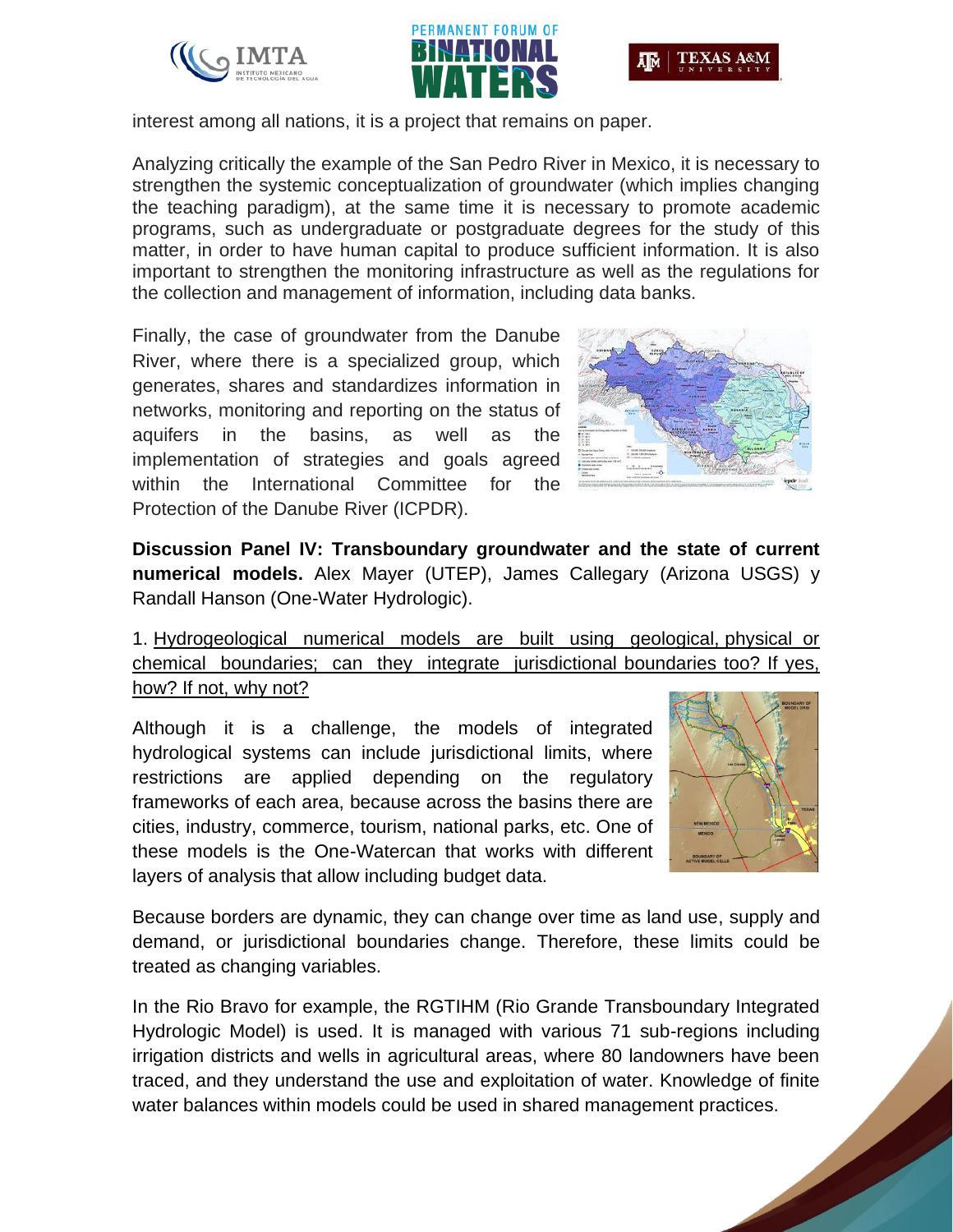



**SAN CONTROLLER** 

2. Name the top challenges encountered in building a numerical model of an aquifer shared by two or more countries.

- Initially define a cross-border conceptual framework
- Manage asymmetries, fidelity and publication times of the information to be able to standardize the data in the different regions
- Review the methodologies, protocols and formats for the exchange and capture of information (such as automatic update models)
- Regarding information transparency policy, the ways in which institutions handle information.
- Include future demand, climatic variables, and policy changes in predictions
- Incorporate cultural and historical factors that affect in one way or another
- Being a binational challenge, the language has to be considered for the various activities and processes
- Reduce the gap of accessible information related to land use and geochemistry (halogens, stable and unstable isotopes, etc.)
- Have sufficient infrastructure equipment to operate the models

3. What physical-chemical processes should be modeled that are specific to transboundary aquifers and useful for shared management?

The factors to be included in a model depend on the objectives in transboundary water management, which should be agreed binationally, and adapted to each management unit studied. But the main ones studied are:

- Salinity. Fresh and brackish water hydrostratigraphy; flow and transport patterns in response to pumping and recharging
- Pumping. Know the magnitudes and directions of the transboundary flow that imply the depletion of the aquifer
- Interaction between aquifers and surface waters. Understand aspects such as infiltration and its impacts
- Chemical transport, such as infiltrated metals or pH variables
- Flows. From the saturated zone, from water with variable density or from fractured and karst aquifers
- Water sources. Both pluvial, superficial, groundwater, recycled
- Climate change. Temperature, precipitation, drought, fires, etc.
- Infrastructure. Dams, wells, irrigation, drainage
- Demand and supply

In conclusion and clearly, the state of the numerical models built in the transboundary context is far from ideal for the multiple existing factors and where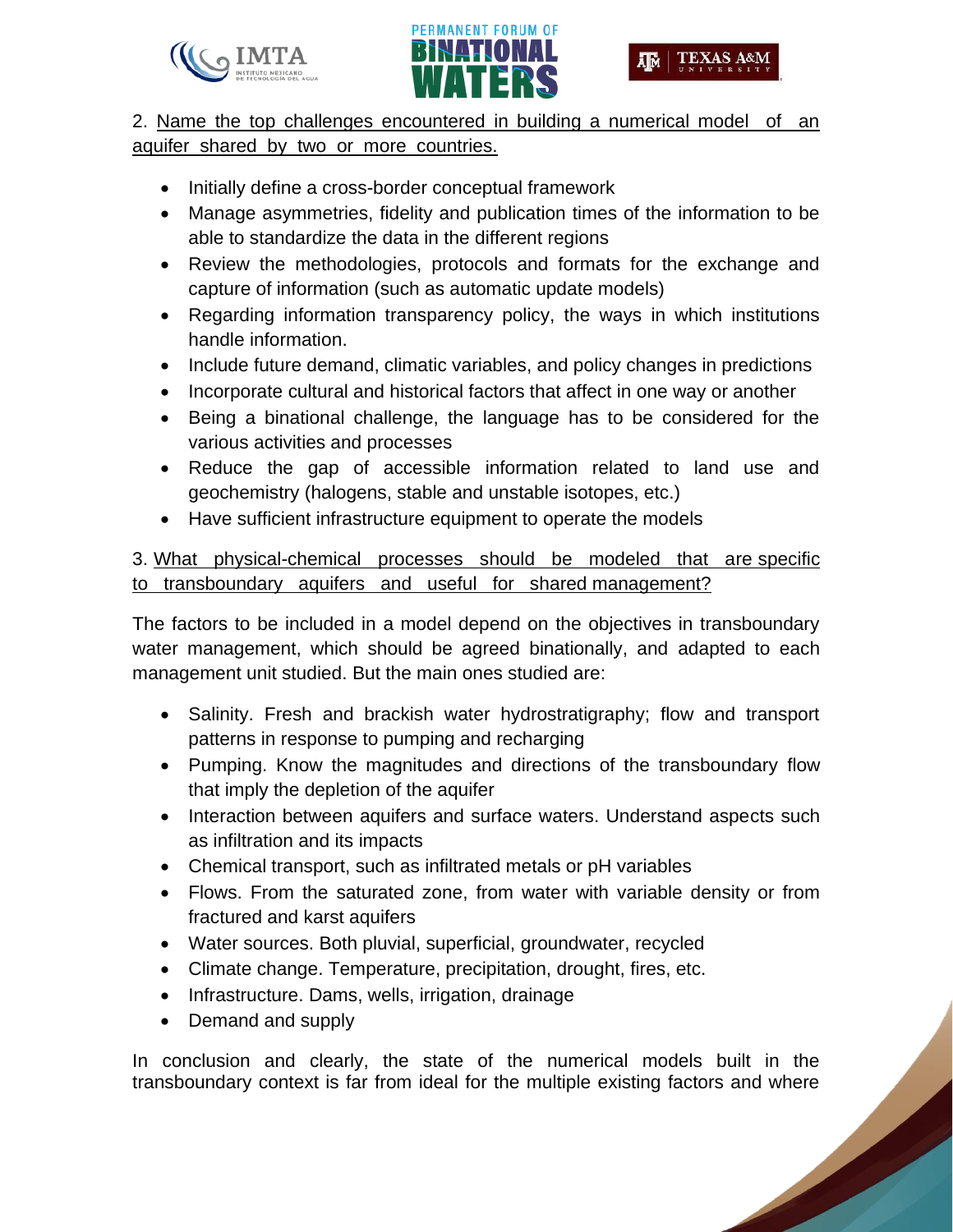



great collaborative efforts are required. However, numerical models are perhaps the best tools to support shared management of transboundary groundwater.

4. Provide a real example of a transboundary aquifer model anywhere in the world that has been successful as a management tool, an information tool, or a data-integration and harmonization tool. Or all of the above.

The model of the Genovese Transboundary Aquifer between Switzerland and France shows the respective payments that have to be made to each nation, for example, in terms of groundwater recharge. Various factors are included such as infrastructure operating costs, depreciation costs, pumping, fees, among others.

Similarly, a study carried out in the Colorado River Delta to determine the riparian spatial extension in Mexico that can be sustained by groundwater in various altered water scenarios is noteworthy. For this, a modeling of the depth of groundwater was carried out, considering environmental flows, agricultural return flows, upstream subsoil inputs and evapotranspiration. One of the results was that groundwater is vulnerable to decisions made in irrigation districts.



Likewise, the Rio Grande Transboundary Integrated Hydrologic Model (RGTIHM) already addressed in this conference, has been able to contribute with the analysis of the impacts of climate change in the area, as well as the evolution of water demand, especially in the agricultural sector. Finally, this tool can also help to simulate the reuse of water, as well as the deliveries that have to be made to Mexico derived from the 1944 treaty.

# **Final remarks**

The current situation of transboundary groundwater resources faces legal and institutional imitations, but also a lack of trust and lack of leadership.

There is no broad bilateral agreement on the management and use of border groundwater.

It is extremely important to strengthen open spaces to analyze these types of issues and disseminate scientific information.

The sustainability limits of groundwater resources are being exceeded. Its attention is urgent based on scientific knowledge, but with social and political consensus.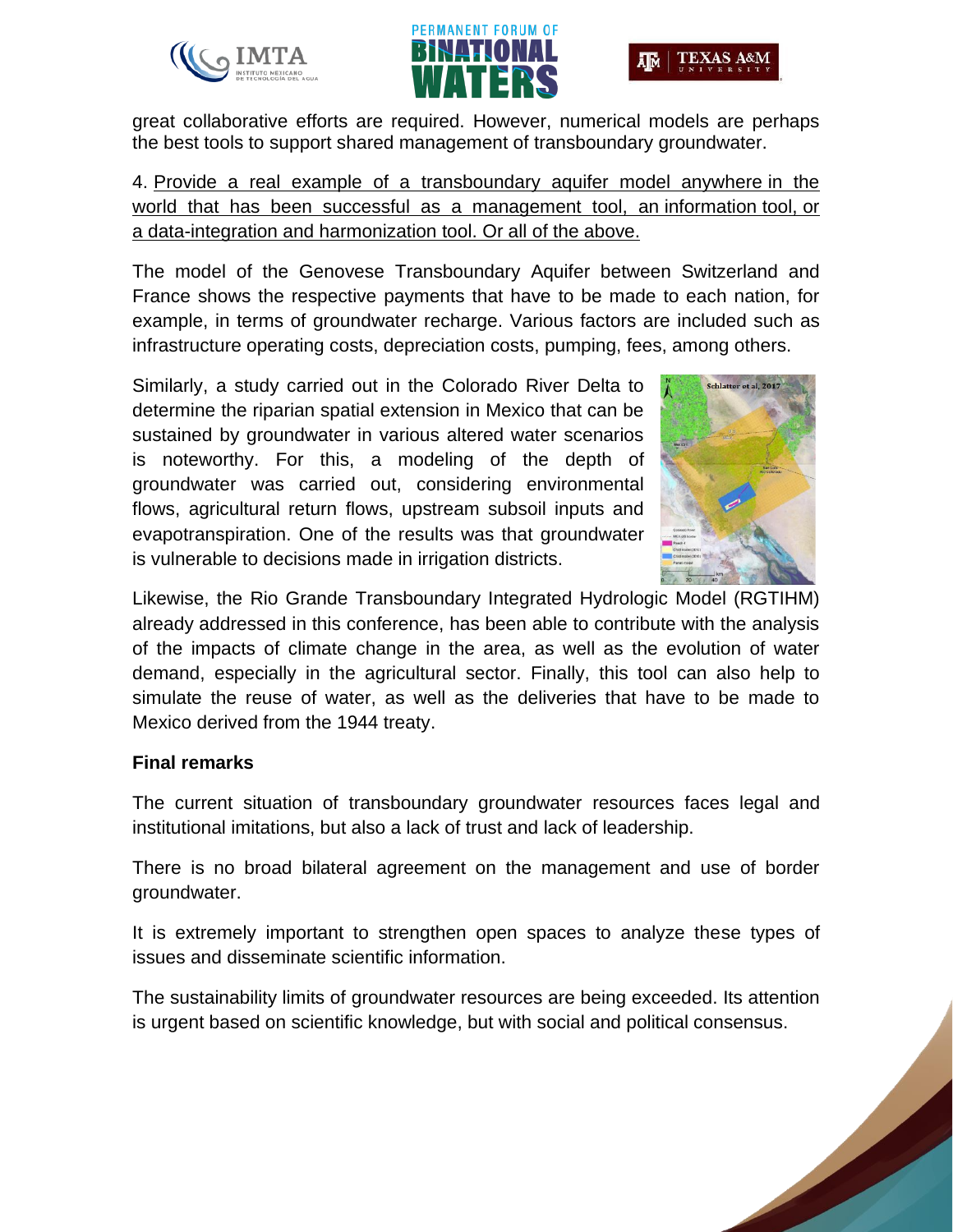



Monitoring of reservoirs shows a significant decrease in storage levels (there are precipitation anomalies), which implies greater pressure on transboundary groundwater, primarily in times of drought, which now are longer and more intense.

Climate change is affecting the availability of water and setting historical records, therefore it is an incentive to reformulate the management of transboundary waters. It also implies a challenge for data collection.

The shallowest aquifers, such as unconfined alluvial, are the most likely to be affected by climate change, and are currently being used as sources of supply at the border.

The natural recharge and availability of aquifers decreases. Can desalination be a viable alternative?

The climatic trends and water availability in the area are not favorable. Moreover, increase in population and demand due to economic activities driven by the agricultural and energy sectors (many supported by agreements such as NAFTA, or the T-MEC), put additional pressure on the available resources for future use.

The resilience of hydrological systems is highly dependent on regional groundwater systems and their response to climate variability.

While approaching watersheds as a system can be important, working at each scale is essential to address the diversity of problems, interests, resources, and jurisdictions.

Understanding the relationship between water, energy and food is crucial for a new hydro-diplomacy and for generating appropriate policies (finding synergies and using economic treaties).

Both agriculture and fracking especially in the US, puts great pressure on aquifers (look for alternatives in the area). It implies a revision on current regulations and its environmental impacts in the region.

The governance of transboundary aquifers could be worked under adaptive cooperation to current conditions, using existing institutions and laws to find opportunities and negotiate mutual and equitable benefits for the preservation of the resource (agree on acceptable limits of the water footprint).

Despite the diversity of water regulation among both countries, it is crucial to improve planning, allocation, efficient use, as well as technical-scientific coordination of transboundary water management.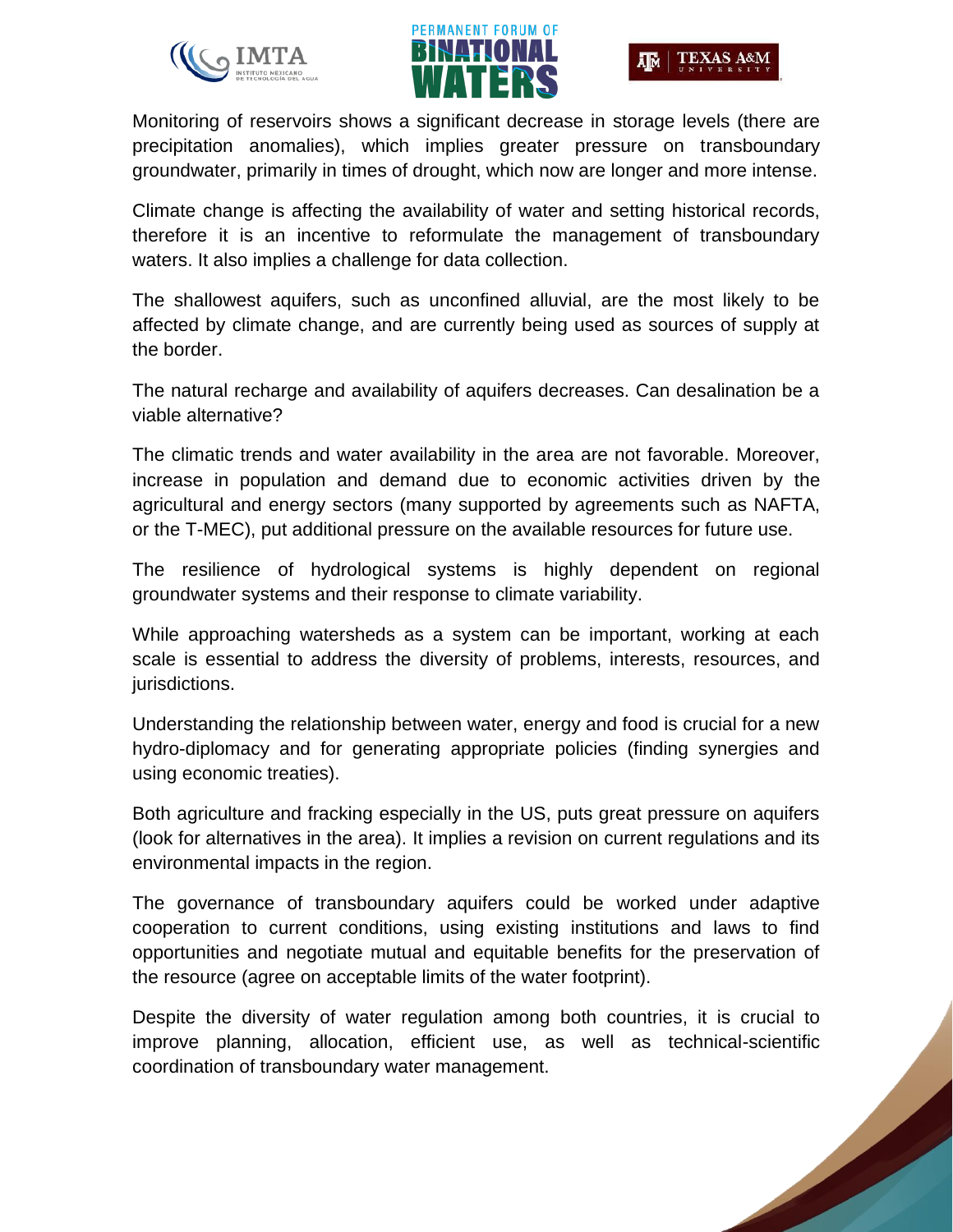





Promote urgent awareness on the subject at all level and scales. Managing potential risks on time can prevent the appearance of conflicts that affect the region economically and politically.

There is an important information gap (such as knowledge of the flows and interactions between groundwater and surface waters) and fragmentation of data and studies. The current dissemination that exists on the results of the various scientific studies is insufficient; therefore, it does not have the impact to generate the necessary changes.

In the same way, it would help to standardize the concept of groundwater, define management units (knowing their flows comprehensively and systemically) and generate estimates of future demand in the area.

Hydrological systems models can be one of the best tools for water management, but it faces information limitations (the use of the black box must be avoided as much as possible). It also faces challenges related to the incorporation of other changing factors such as legal, institutional, social, historical and political variables to achieve a holistic and flexible analysis, and serve as a decision tool at different time scales.

Securing funding for transboundary water research and projects is still a challenge, due to insufficient interest - or ignorance of the problem - from the political and private sectors.

The economic sector is one of the main consumers of water, it must work together to generate investment projects in terms of water security, how to include them and hold them accountable?

There remains a double challenge for the academic sector: Share and standardize multidisciplinary information on transboundary groundwater (coordination); make knowledge known to society in general and decision makers (communication).

It is necessary to have a common language between the academia, the political and social sectors. Citizenship and scientific participation should be promoted to form innovative architectures that allow long-term action including informal mechanisms.

Transboundary wter management must include a foundation on the human rights to water and sanitation, which is in part a new management ethic and administrative and political culture to promote water justice at the border.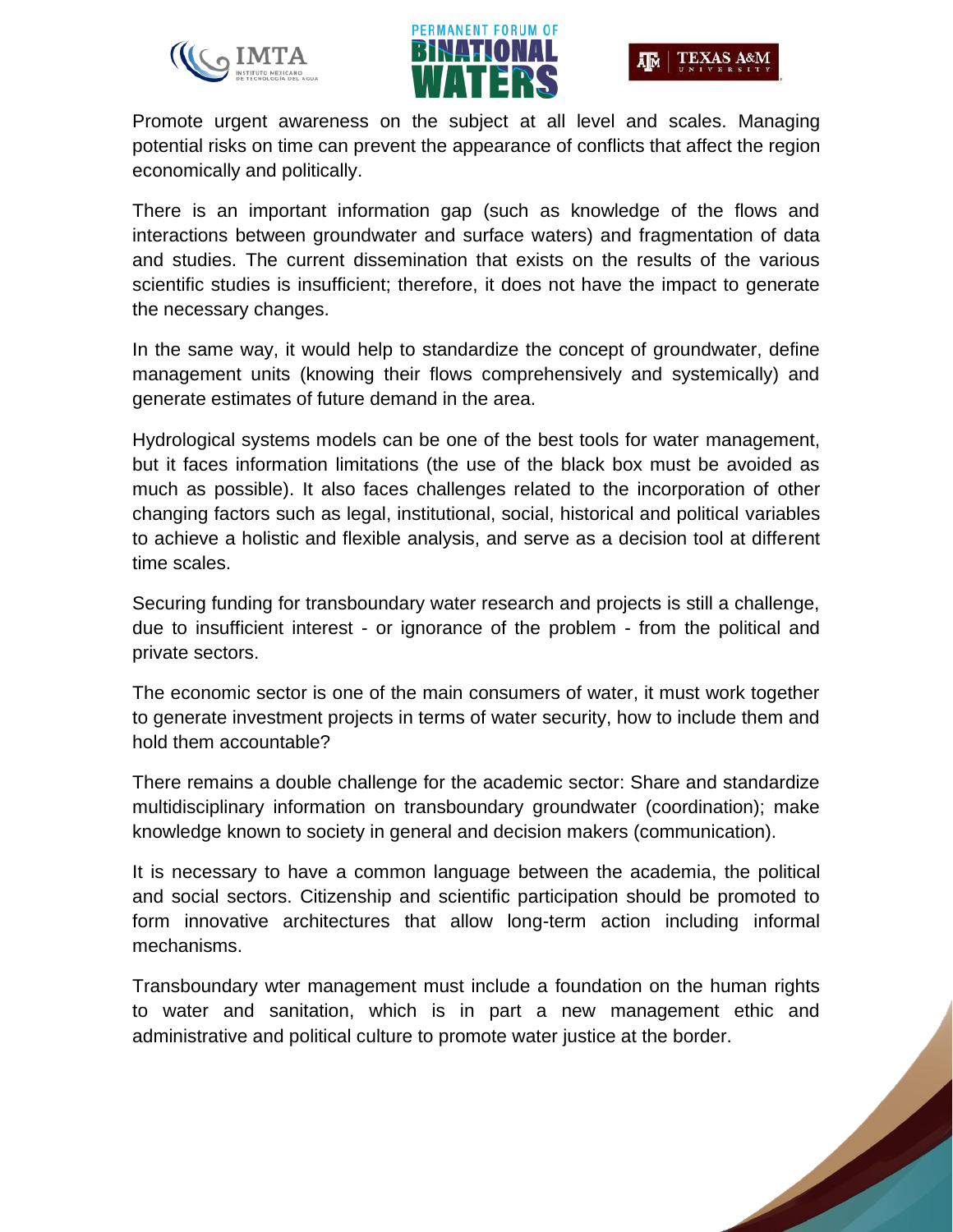



More educational programs should be supported in academic centers that address the problem of transboundary basins that integrate both surface and groundwater. It will help to promote shared indicators of governance of transboundary waters.

The main challenge in the design and implementation of a regulatory mechanism is to make it compatible with the existing legal and institutional instruments in each nation.

Binational management can possibly be initiated at critical points (hot spots), where there may be conflicts or where the greatest environmental damage is identified.

Although an update of the 1944 treaty, its existing laws and policies may be desirable, the feasibility of this to happen is limited and would possibly require the creation of new institutions. Therefore, in the short term, it is necessary to work with institutional experience. Strengthen and give new powers to the current institutions involved, such as the International Boundary and Water Commission (IBWC), and the North American Development Bank (NADB).

## **Questions for the Scientific Community**

Many questions remain to be answered, but undoubtedly, there is a great opportunity to strengthen the binational management of our transboundary waters, to achieve the justice and water security that is needed in these times of climate and political uncertainty. This enormous challenge can be a great door to foster the friendly relationship between Mexico and the United States, and to set a democratic example in global hydro-diplomacy.

After the analysis during the two days of the conference, ideas and proposals for transboundary groundwater management emerge, but at the same time, questions also arise that the scientific community has to reflect on before proposing strategies for the future.

Some of the questions that should be answered in this collective exercise of both reflection and action are:

1. Is there currently enough scientific leadership to push the issue of transboundary groundwater on the political agenda of both countries?

2. Has the scientific community established a balance between the ideal and the possible, considering the budgetary / institutional / legal limitations as well as the current political interests?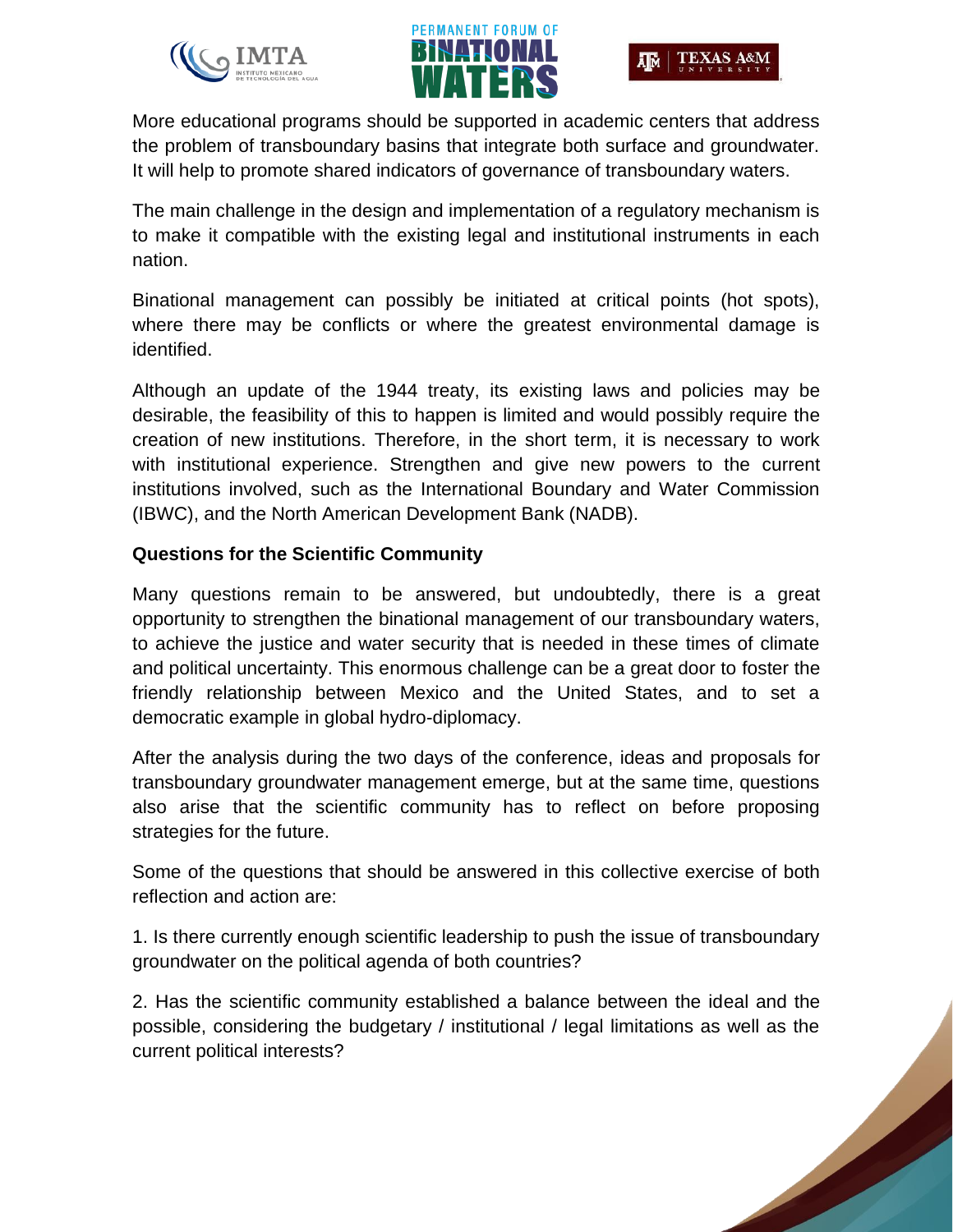



3. Are scientists using a common, accessible and strategic language with decision makers?

4. Is the scientific community clearly communicating the political and economic benefits that would arise from the implementation of the technical / scientific solutions that are being proposed?

5. Are communication campaigns being developed with local / regional populations and organizations, as well as with the private sector, the media and with subnational governments?

6. Are scientists training in lobbying, public policy advocacy, or effective communication strategies?

These questions can lead us to new possibilities and at the same time pose new challenges. For example, getting out of the academic spaces and achieving greater territorial impact, through communication and awareness directed to local socioenvironmental organizations, as well as to municipal governments along with the private sector and the media. The push on the issue of border waters requires reaching high levels of decision, to achieve equity and binational water security.

Along this path, academics and experts must agree on priorities and be willing to negotiate and compromise, between what is possible in a given context, and what is ideal or desirable. Scientific proposals could have a greater scope to the extent that they also have some kind of political, economic or social benefit, that is, positive results that governments can show and that contribute to their legitimate interests and in their development plans. In this way, greater communication and support for science will be promoted in favor of decision-making in the matter of water.